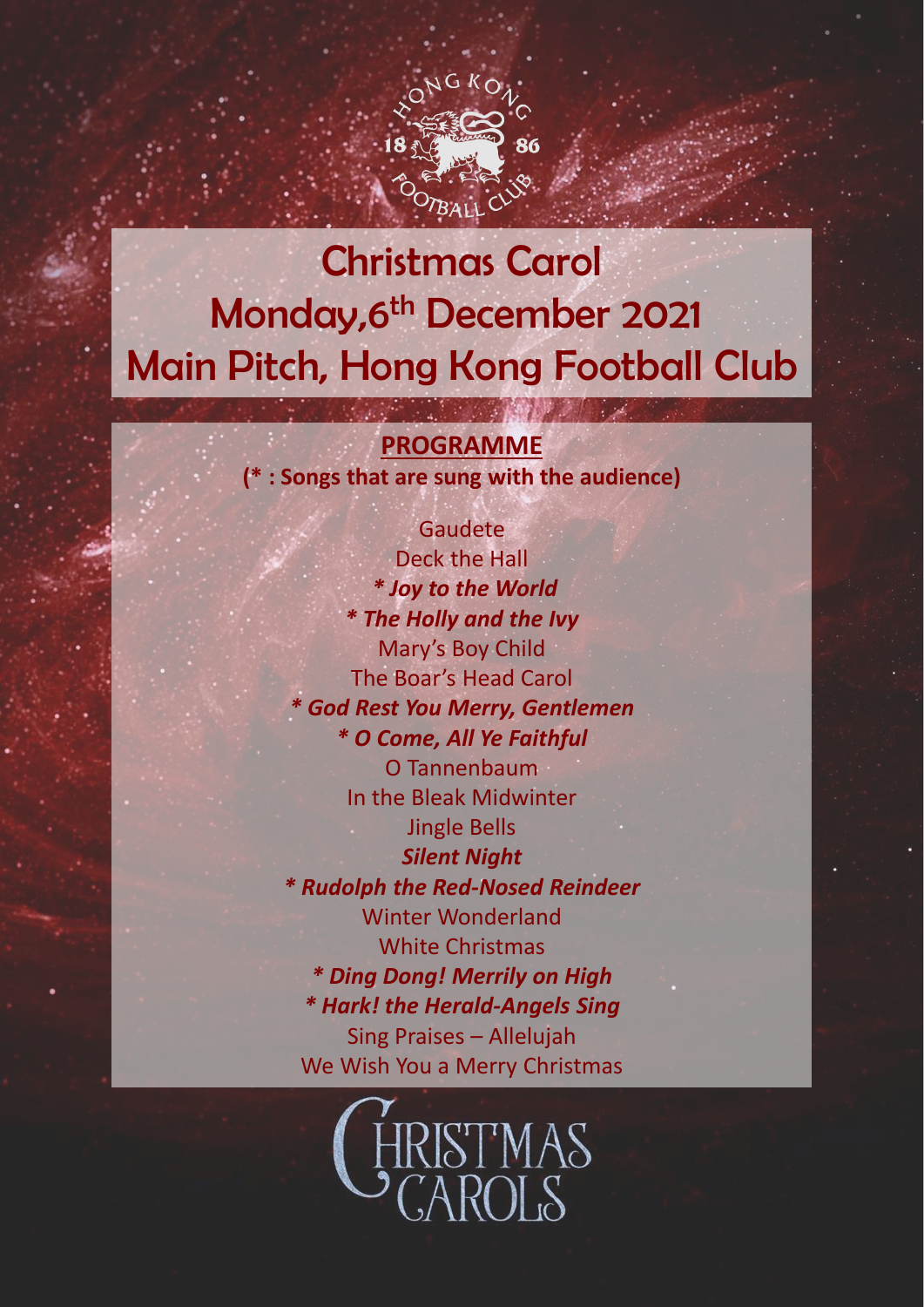

# **JOY TO THE WORLD**

Joy to the world! The Lord is come Let earth receive her King. Let ev'ry heart prepare him room And heav'n and nature sing.

Joy to the world! The Saviour reigns: Let men their songs employ While fields and floods, rocks, hills and plains Repeat the sounding joy.

He rules the world with truth and grace And makes the nations prove The glories of his righteousness And wonders of his love.

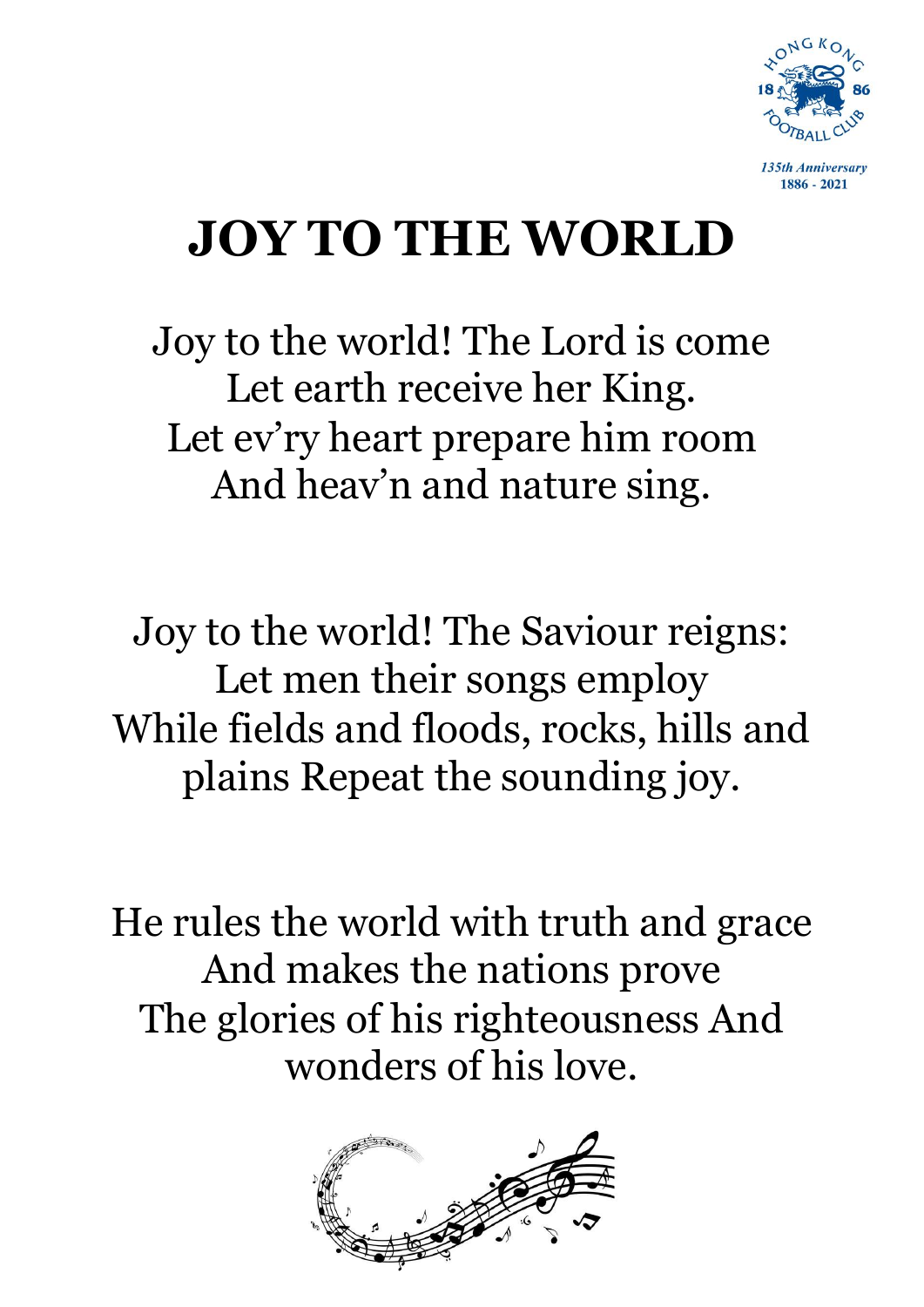

# **THE HOLLY AND THE IVY**

The holly and the ivy, when they are both full-grown; Of all the trees that are in the wood, the holly bears the crown. O, the rising of the sun and the running of the deer, The playing of the merry organ, sweet singing in the choir.

The holly bears a blossom as white as any flower; And Mary bore sweet Jesus Christ to be our sweet Saviour. O, the rising of the sun and the running of the deer, The playing of the merry organ, sweet singing in the choir.

The holly bears a berry as red as any blood; And Mary bore sweet Jesus Christ to do poor sinners good. O, the rising of the sun and the running of the deer, The playing of the merry organ, sweet singing in the choir.

The holly bears a prickle as sharp as any thorn; And Mary bore sweet Jesus Christ on Christmas Day in the morn.

O, the rising of the sun and the running of the deer,

The playing of the merry organ, sweet singing in the choir.

The holly bears a bark as bitter as any gall; And Mary bore sweet Jesus Christ for to redeem us all. O, the rising of the sun and the running of the deer, The playing of the merry organ, sweet singing in the choir.

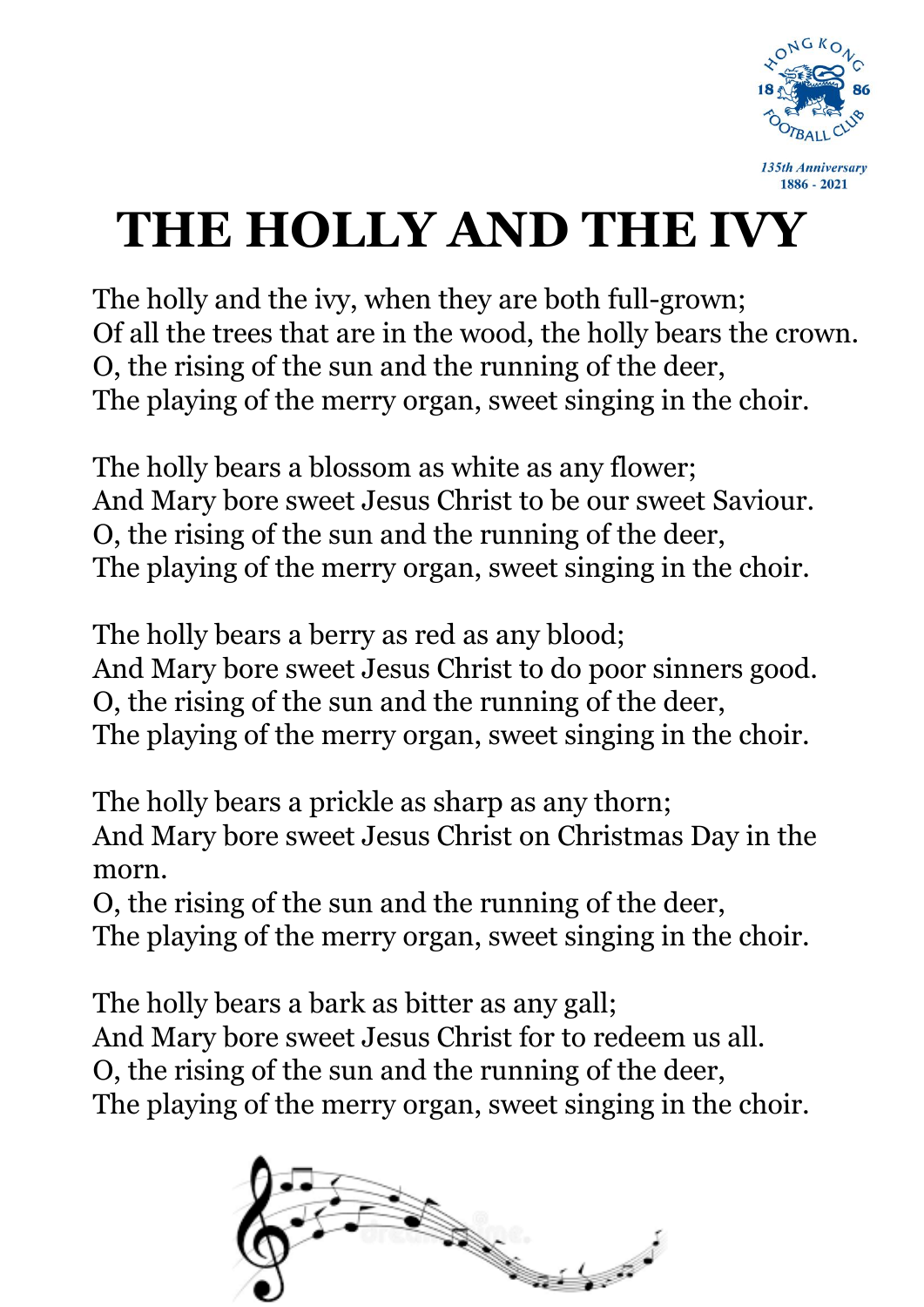

#### **GOD REST YOU MERRY, GENTLEMEN**

God rest you merry, gentlemen, let nothing you dismay, For Jesus Christ our Saviour was born upon this day, To save us all from Satan's power when we were gone astray; O tidings of comfort and joy.

From God our heav'nly Father a blessed angel came, And unto certain shepherds brought tidings of the same. How that in Bethlehem was born The Son of God by name; O tidings of comfort and joy.

The shepherds at those tidings rejoiced much in mind, And left their flocks a-feeding in tempest, storm and wind, And went to Bethlehem straightway this blessed babe to find: O tidings of comfort and joy.

But when to Bethlehem they came, whereat this infant lay, They found him in a manger where oxen feed on hay; His mother Mary, kneeling, unto the Lord did pray: O tidings of comfort and joy.

Now to the Lord sing praises, all you within this place, And with true love and brotherhood each other now embrace: This holy tide of Christmas all others do deface: O tidings of comfort and joy.

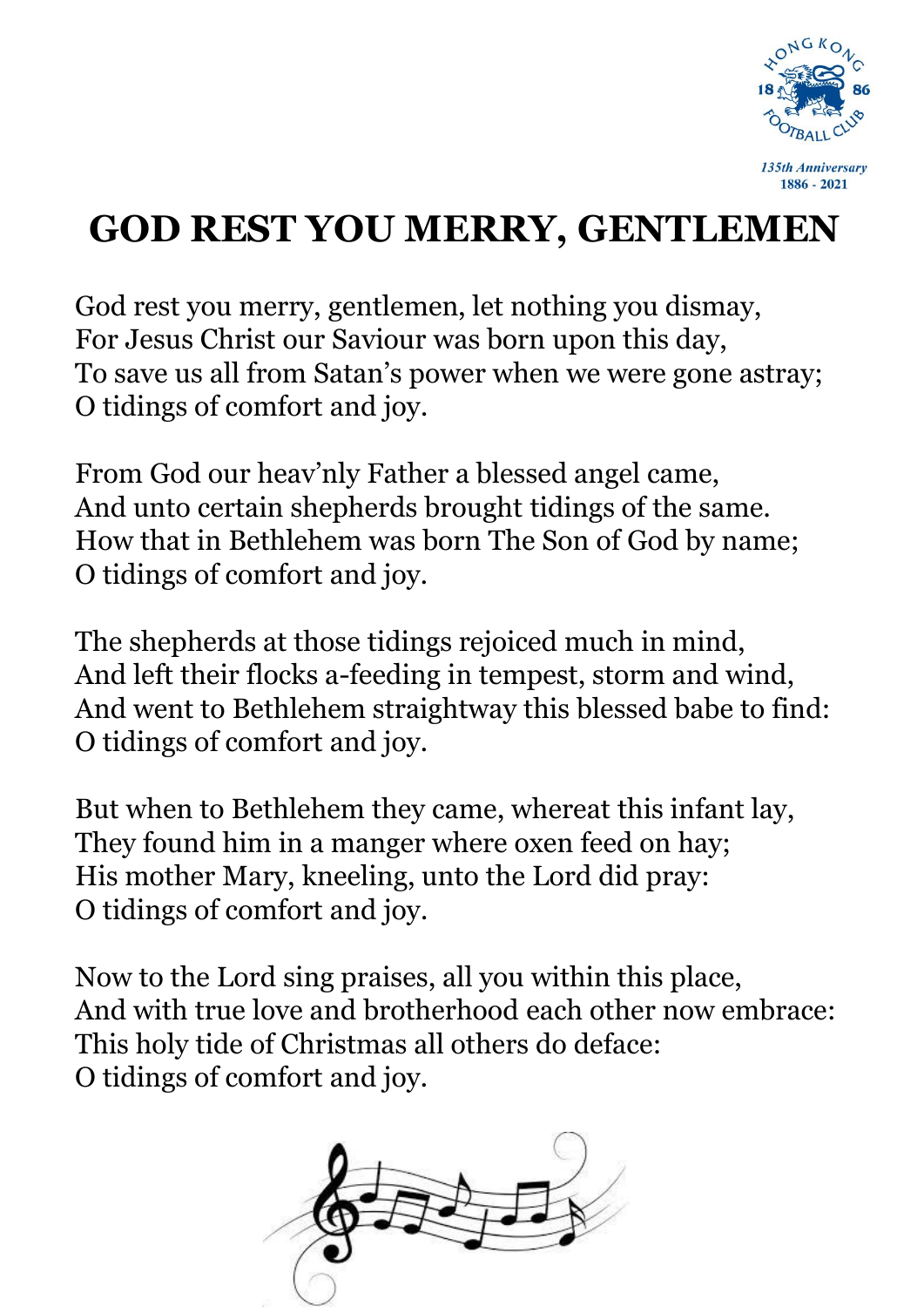

## **O COME, ALL YE FAITHFUL**

O come, all ye faithful, joyful and triumphant, O come ye, O come ye to Bethlehem; Come and behold him born the King of Angels: O come, let us adore him, Christ the Lord!

God of God, Light of Light, Lo! he abhors not the Virgin's womb; Very God, begotten, not created: O come, let us adore him, Christ the Lord!

Sing, choirs of angels, sing in exultation, Sing, all ye citizens of heav'n above; Glory to God in the highest: O come, let us adore him, Christ the Lord!

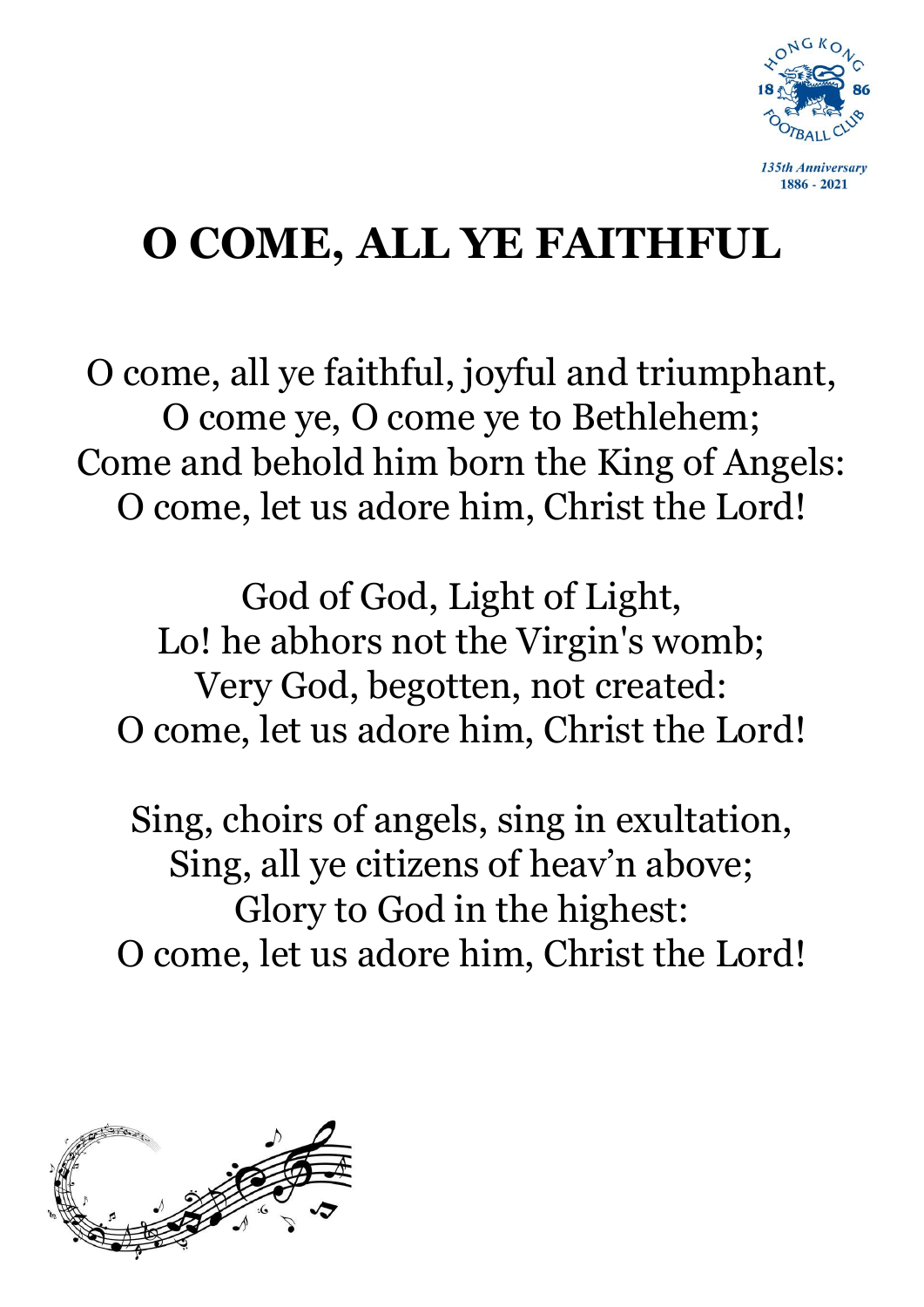

**135th Anniversary** 1886 - 2021

#### **SILENT NIGHT**

*(The choir sing a verse in Cantonese, then in German, then in English: join in when you like!)*

Silent night, holy night,

All is calm, all is bright.

Round yon virgin mother and child,

Holy infant so tender and mild;

Sleep in heavenly peace,

Sleep in heavenly peace.

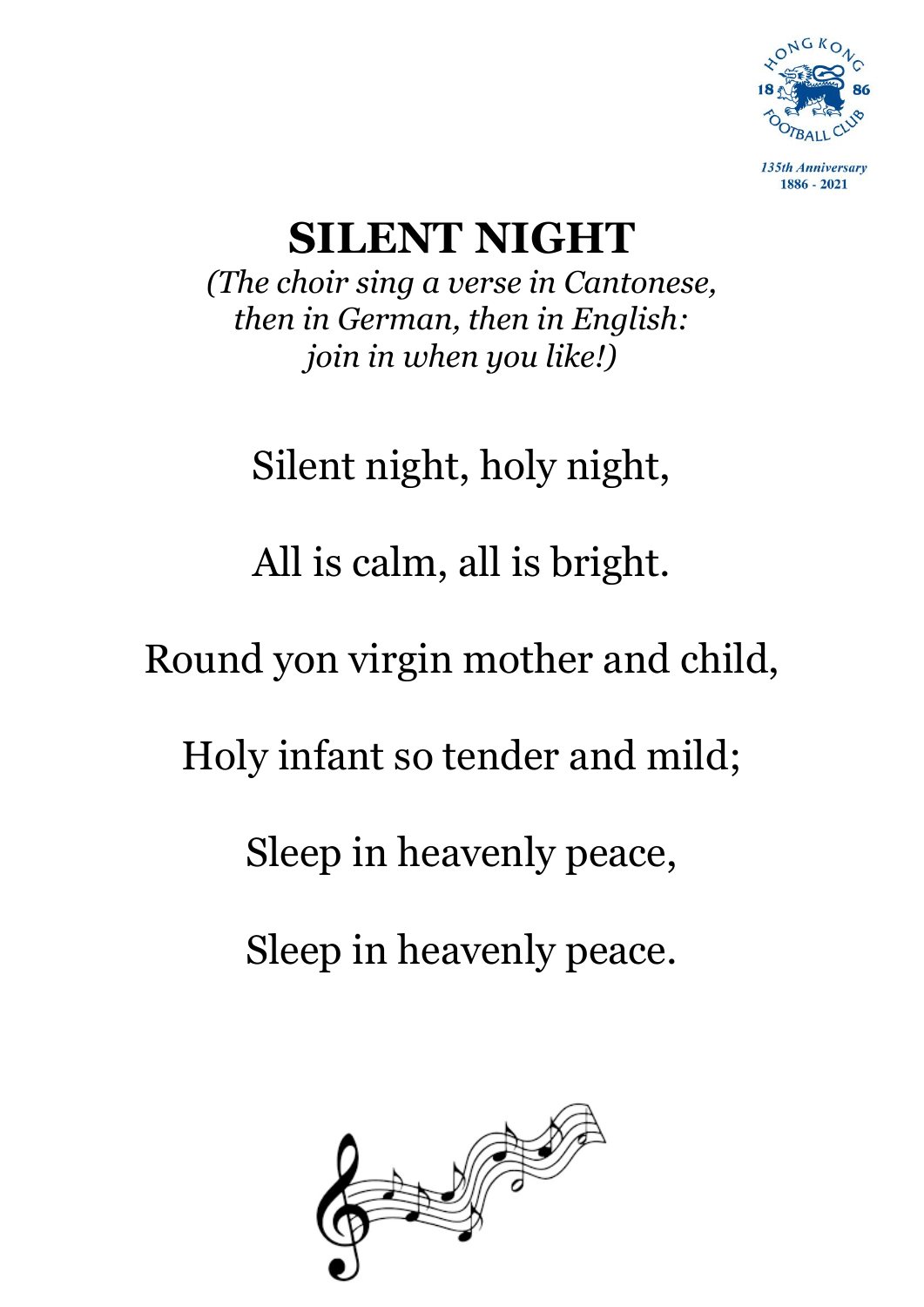

#### **RUDOLPH, THE RED-NOSED REINDEER**

(Choir solo .. ) You know Dasher and Dancer and Prancer and Vixen, Comet and Cupid and Donner and Blitzen; But do you recall the most famous reindeer of all?)

(Everyone .. ) Rudolph, the red-nosed reindeer Had a very shiny nose, And if you ever saw it, You would even say it glows. All of the other reindeer Used to laugh and call him names, They never let poor Rudolph Join in any reindeer games.

Then one foggy Christmas Eve, Santa came to say: "Rudolph, with your nose so bright, Won't you guide my sleigh tonight?"

Then how the reindeer loved him And they shouted out with glee:

"Rudolph, the red-nosed reindeer, You'll go down in history!"

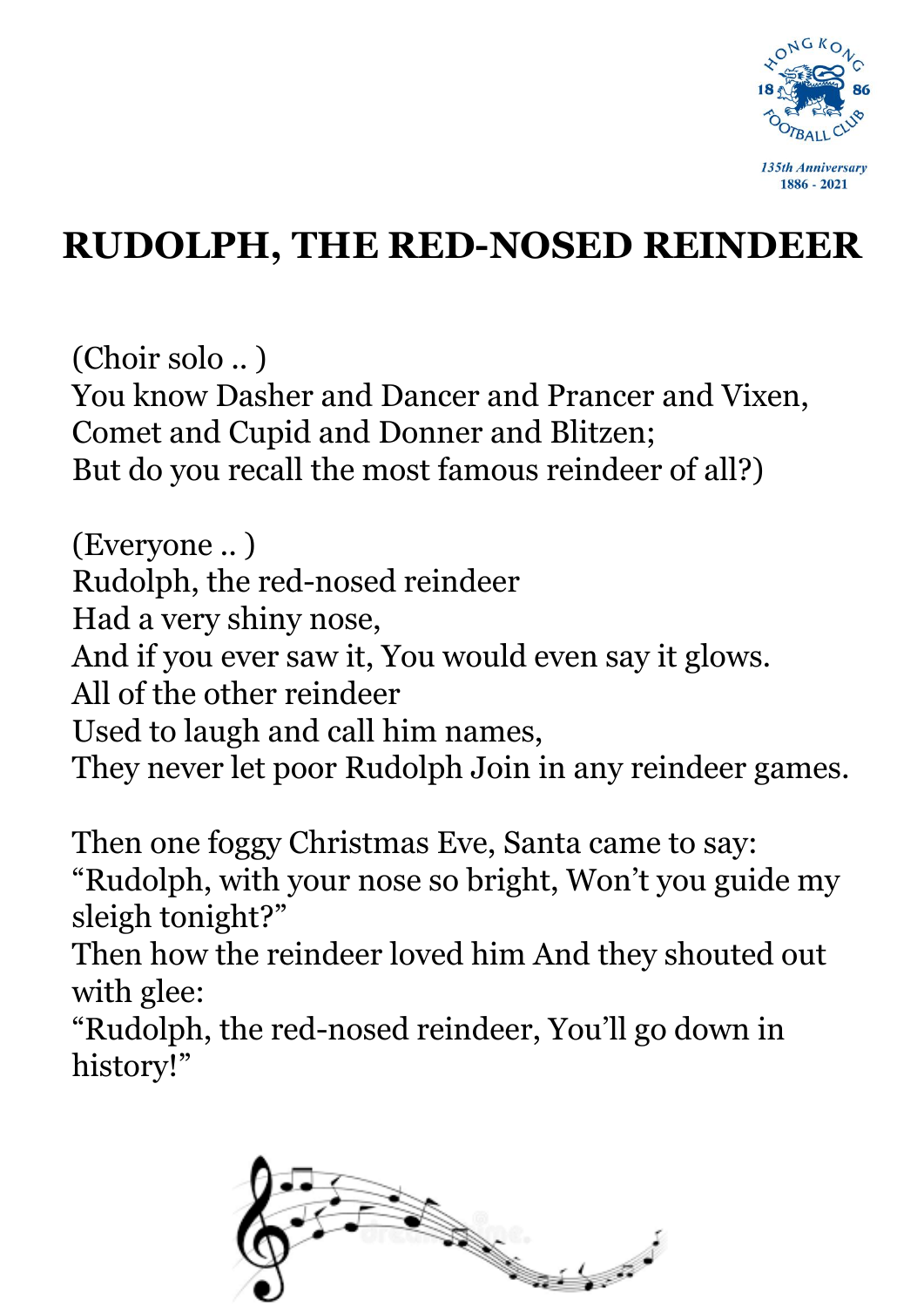

#### **DING DONG! MERRILY ON HIGH**

Ding Dong! merrily on high in Heav'n the bells are ringing.

Ding Dong! verily the sky is riv'n with angel singing.

Gloria, Hosanna in Excelsis!

E'en so here below, below, let steeple bells be swungen.

And ee-o, ee-o, ee-o, by priest and people sungen.

Gloria, Hosanna in Excelsis!

Pray you, dutifully prime your matin chime, ye ringers,

May you beautifully rime your evetime song, ye singers.

Gloria, Hosanna in Excelsis!